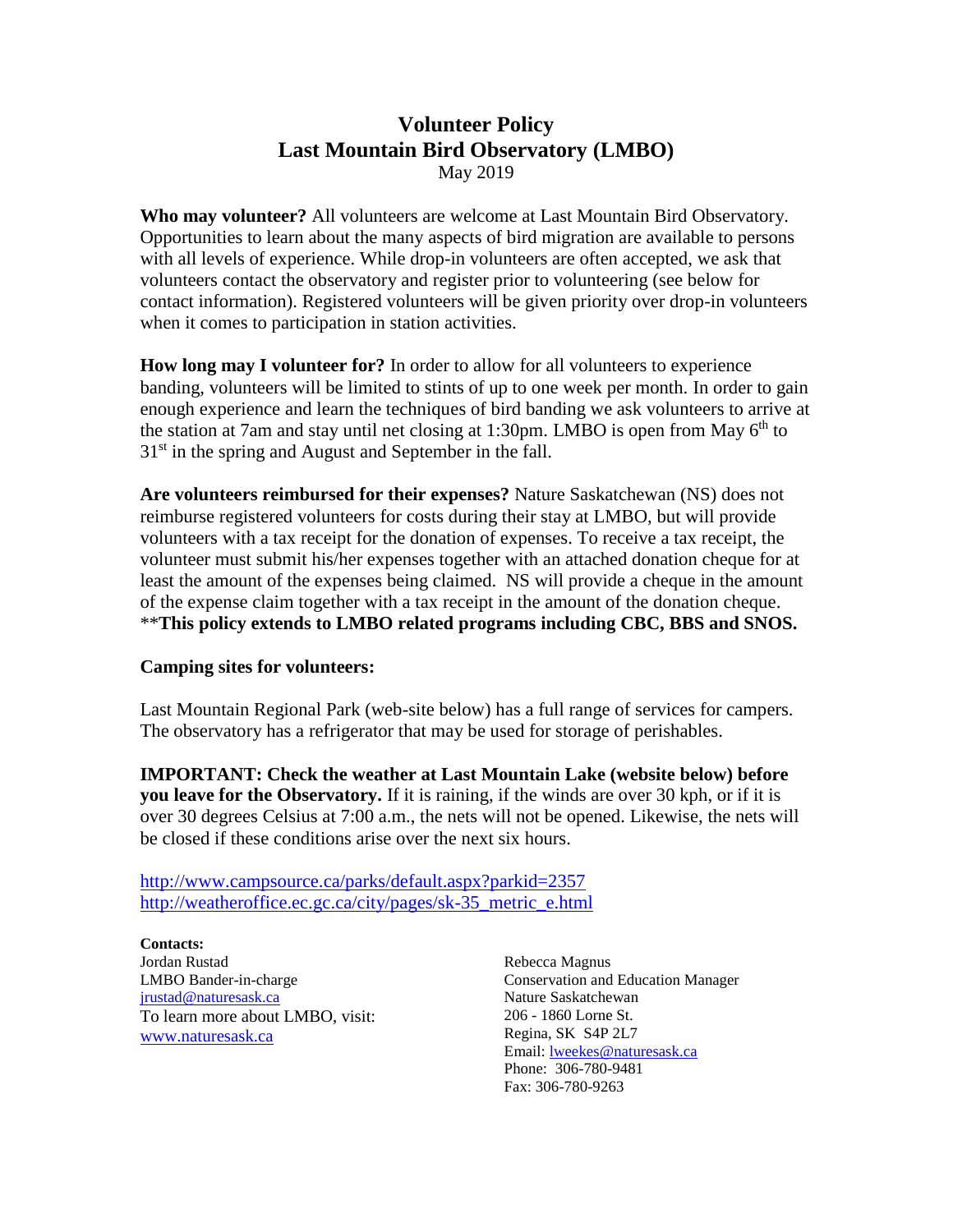**Figure 1. Location of Last Mountain Bird Observatory (With enlarged LMBO site map)**

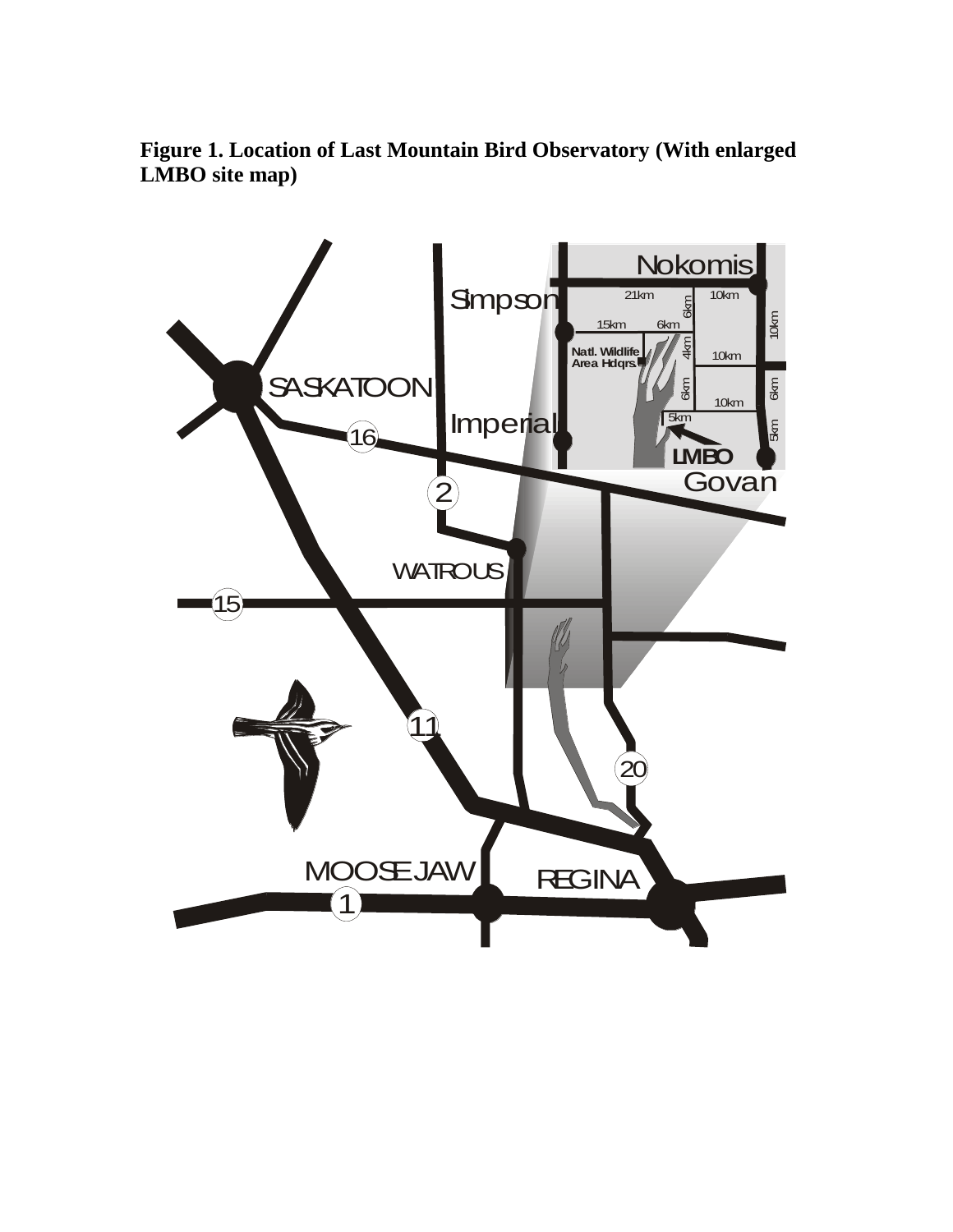## **Instructions for volunteers at Last Mountain Bird Observatory**

**Welcome to Last Mountain Bird Observatory (LMBO).** Thank you for taking the time to volunteer with us! This handout is designed to outline some of the 'do's and don't's' for volunteers. Please note that the **Bander in Charge** (BIC) directs all activities at the Observatory. As some protocols and procedures at LMBO are different from those of other observatories, the BIC must be consulted regarding all procedures. At LMBO, banding and census activities are conducted by paid personnel or by volunteers who have previous experience at a bird observatory. The less trained volunteer can participate in a number of other activities including scribing, net monitoring and data entry. **Please note: Volunteers will only band birds once the BIC has decided they have gained sufficient training to do so. Volunteers should not expect to band birds on their first visit without having prior experience handling wild birds. If it is a particularly busy day for birds (>100), the BIC will not have time to train volunteers.** 

#### **Scribes**

Scribes are those people who record the information dictated by the bander. It is the scribe's duty to ensure that the bander notes and conveys to the scribe all the information to be entered on the field banding sheets**. The scribe must ensure that the bander applies a band and that the band matches the sequence of bands on the field sheet.** Further specific instructions are listed **at the top of each field banding sheet**.

### **Net Monitors**

Net monitors are those people who have the task of monitoring the mist nets and removing birds as they are encountered. **Anyone removing birds from mist nets should be thoroughly trained in the procedure before attempting even the easiest of extractions.** Birds may be injured by untrained personnel. The general description of the removal techniques is described in the "A manual for monitoring bird migration - Last Mountain Bird Observatory".

For those of you who have experience in extractions, here are a few things to remember:

- 1. Note the net from which you extract each bird. At first you may have to consult the map below but as you become more familiar with the net layout you will remember the nets from which you removed each bird. Unless you are volunteering after September 20, you will note that there are **no Nets 9, 10 or 11**. These are set up only after that date.
- **2.** If you have trouble removing a bird from a net, you may have to get the Bander in Charge to complete the extraction. In general, if you have been unable to remove a bird in **one minute** you should get help from a more experienced bander. **In rare cases** it may be necessary to cut the net to remove the bird.